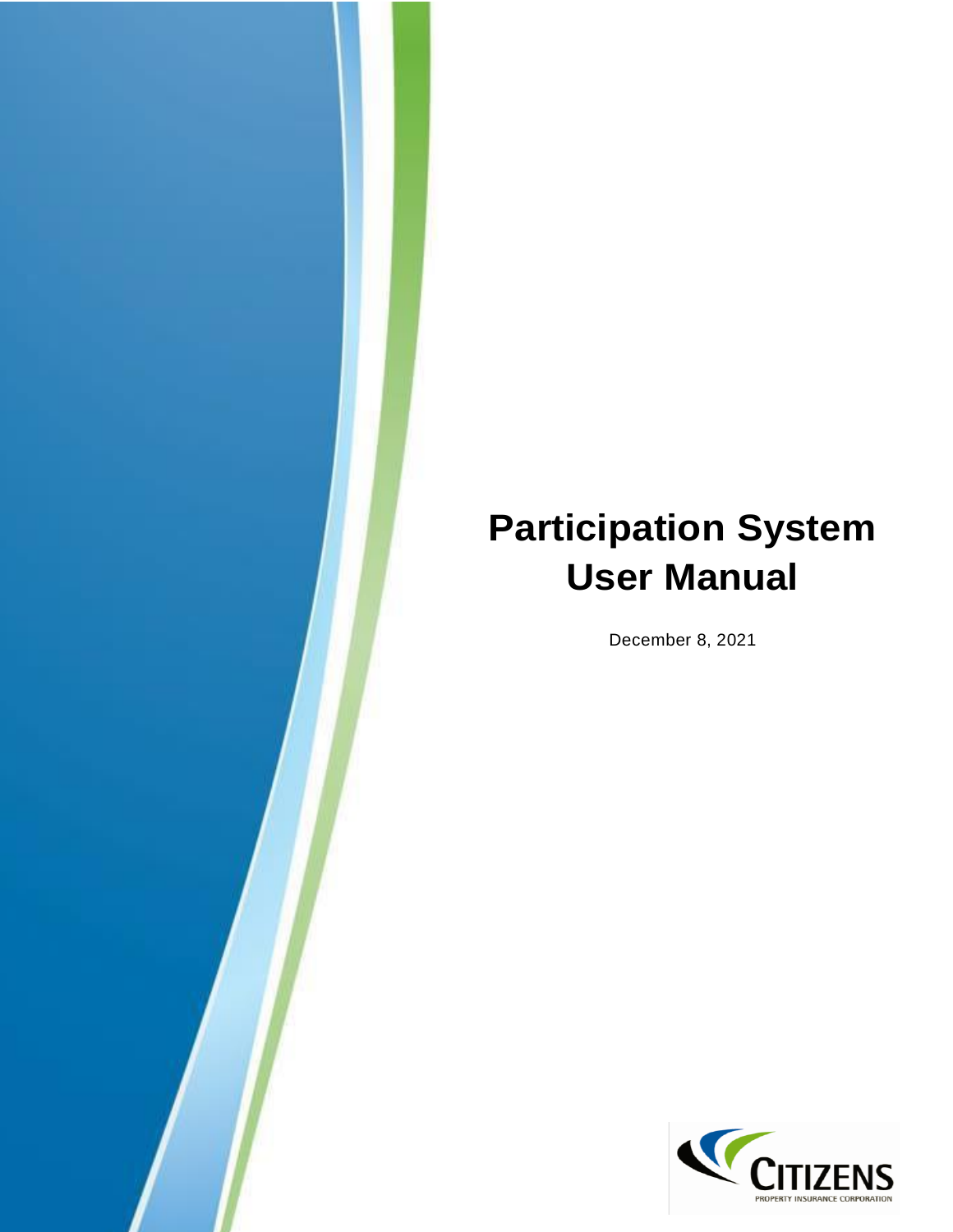## **Table of Contents**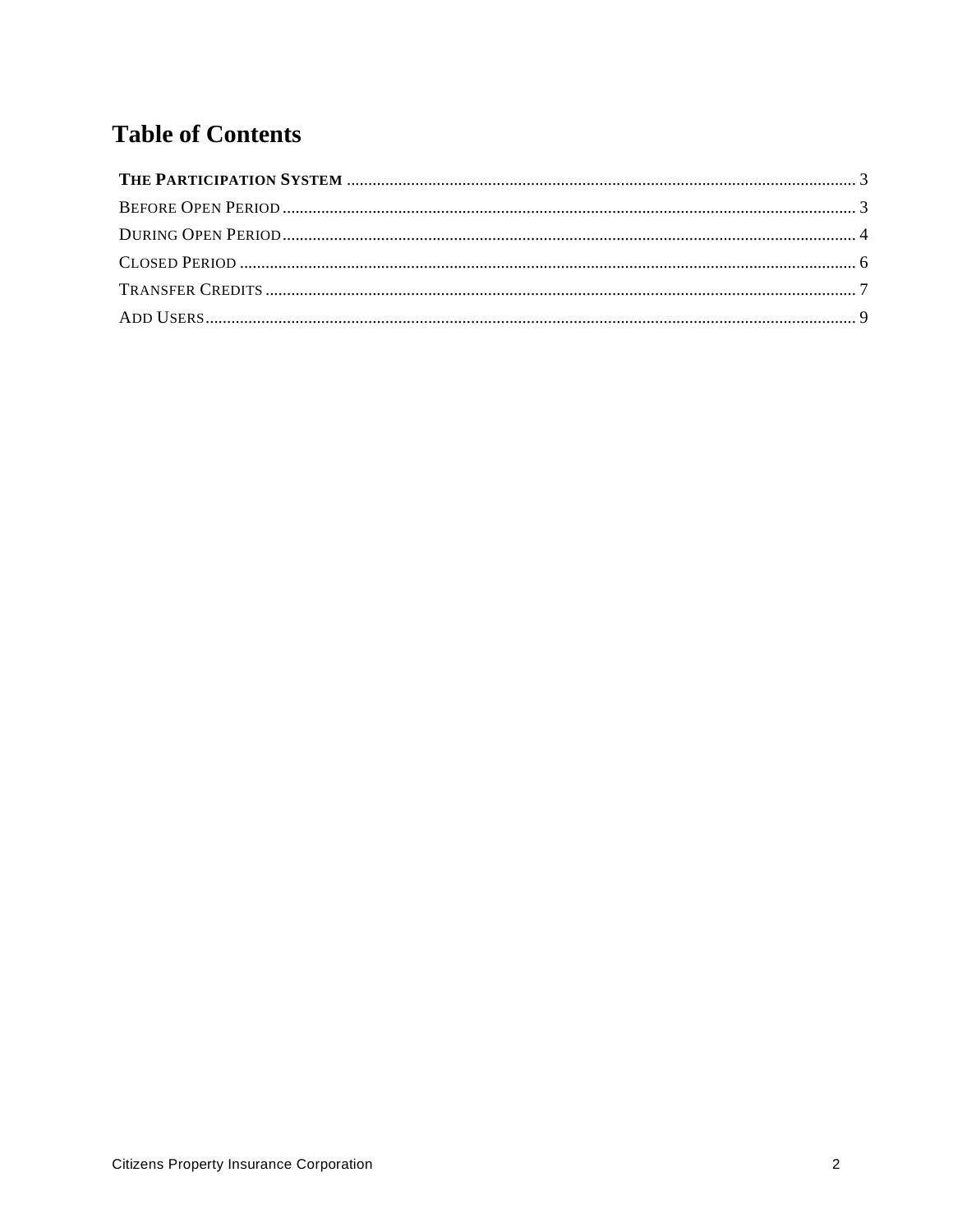<span id="page-2-3"></span><span id="page-2-2"></span><span id="page-2-1"></span><span id="page-2-0"></span>

| The<br><b>Participation</b><br><b>System</b>          |             |                                | information is limited to a specified annual open period.                                                       | This guide details features of the Participation System for companies.<br>Companies can access the system year-round to update company contact<br>information and add users. Premium data entry and excess credit transfer |  |
|-------------------------------------------------------|-------------|--------------------------------|-----------------------------------------------------------------------------------------------------------------|----------------------------------------------------------------------------------------------------------------------------------------------------------------------------------------------------------------------------|--|
| Before Open<br>Period<br>(January 1 $-$<br>Open Date) |             | <b>Participation Worksheet</b> | When a User logs in the following are displayed:<br>a. The Open Period dates                                    | b. The company and/or companies associated with the User                                                                                                                                                                   |  |
|                                                       |             |                                | Participation open dates are March 01, 2021 through May 01, 2021. The premium worksheets are not open for 2021. |                                                                                                                                                                                                                            |  |
|                                                       |             |                                |                                                                                                                 | Search                                                                                                                                                                                                                     |  |
|                                                       | <b>NAIC</b> |                                | <b>Grow Number</b>                                                                                              | Company Name                                                                                                                                                                                                               |  |
|                                                       |             | 12345                          | 123                                                                                                             | <b>INDEMNITY COMPANY</b>                                                                                                                                                                                                   |  |

2. Select the **NAIC number** to see respective company details.

123

67890 Show 10  $\qquad \Leftrightarrow$  entries

a. Select **Edit** to modify **Contact Information**, then select **Save Company**.

**INSURANCE COMPANY** 

■ « First < Previous 1 Next > Last »

b. Refer to the *Add Users* section for information on the *Company Users* tab.

| PROPERTY INSURANCE CORPORATIO |                      |                                                                                                                       |                          |   |             |                   | Participation |
|-------------------------------|----------------------|-----------------------------------------------------------------------------------------------------------------------|--------------------------|---|-------------|-------------------|---------------|
| <b>Company Information</b>    |                      |                                                                                                                       |                          |   |             |                   |               |
| Company<br>Documents          |                      |                                                                                                                       |                          |   |             |                   |               |
|                               |                      | <b>View Company</b>                                                                                                   |                          |   |             |                   |               |
| NAIC:                         | 12345                | Company name:                                                                                                         | <b>INDEMNITY COMPANY</b> |   |             |                   |               |
| Group:                        | 123                  | Limited                                                                                                               | <b>No</b>                | v |             |                   |               |
| Contact Information           | <b>Company Users</b> | Apportionment:<br>Email participation@citizensfla.com to request changes to Company Name or Group.                    |                          |   |             |                   |               |
|                               |                      | The primary contact is responsible for official Participation related correspondence.<br><b>Participation Contact</b> |                          |   |             |                   |               |
| Title:                        | FINANCIAL ANALYST    |                                                                                                                       |                          |   |             |                   |               |
| First name:                   | Bethany              |                                                                                                                       | Last name:               |   | Smith       |                   |               |
| Phone:                        | (888) 555-5555       |                                                                                                                       | Email:                   |   |             | Example@Email.com |               |
| Address:                      | 2101 MARYLAND CIR    |                                                                                                                       | City:                    |   | TALLAHASSEE |                   |               |

3. Select the **Participation Link** to return to the main page. *Note:* There is no access to the worksheet prior to the open period.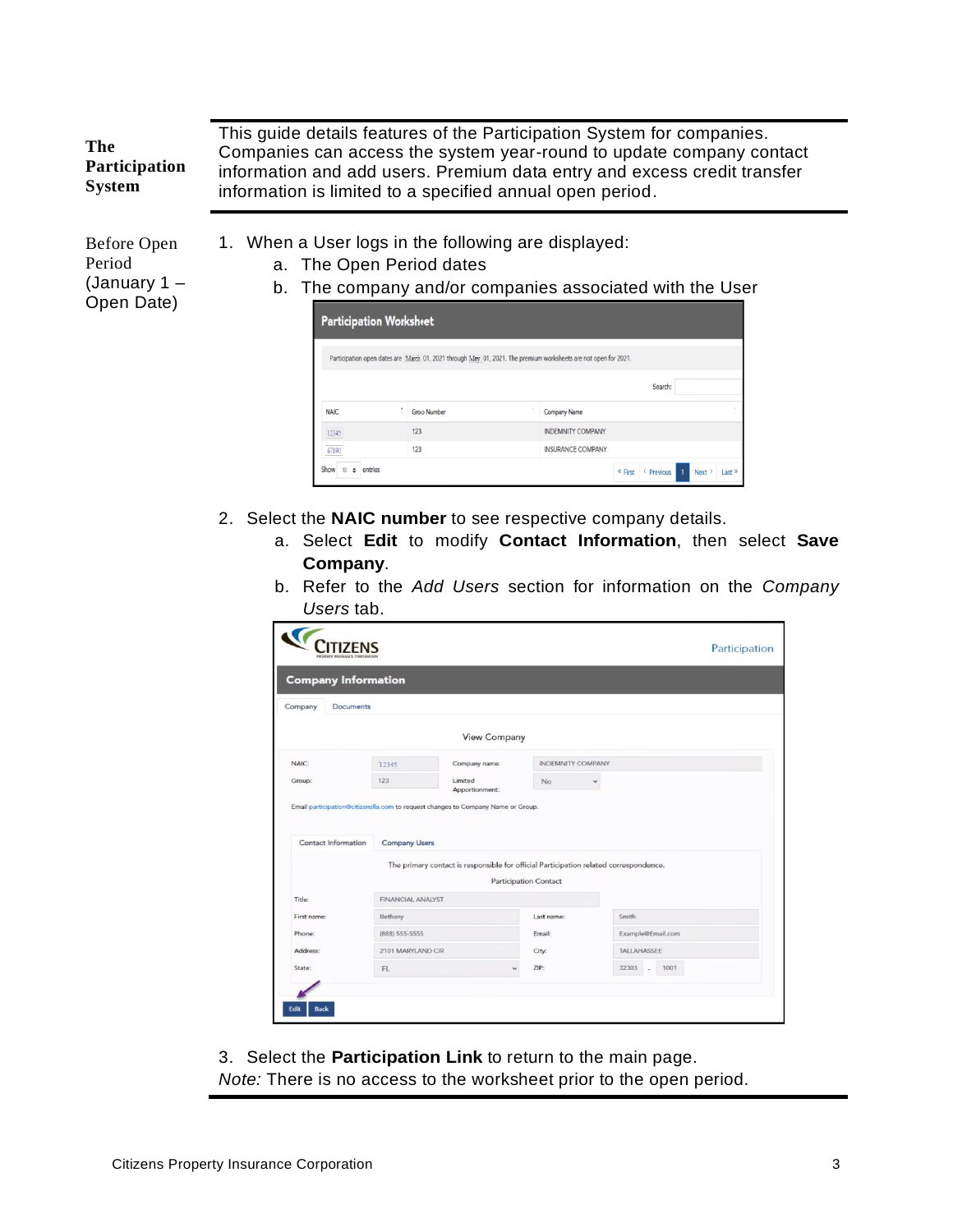<span id="page-3-0"></span>During Open

<span id="page-3-1"></span>Period Once the Participation system is open, users are required to enter their assessable premium data. Those companies that have applied for voluntary credits can specify companies that can receive any excess credits. Each company contact must be confirmed before the worksheet is available.

- 1. When a User logs in the following are displayed:
	- a. The Open Period dates
	- b. The company and/or companies associated with the User

|             | <b>TIZENS</b><br>PROPERTY INSURANCE CORPORATION | Participation                                                                                               |
|-------------|-------------------------------------------------|-------------------------------------------------------------------------------------------------------------|
|             | <b>Participation Worsheet</b>                   |                                                                                                             |
|             |                                                 | Participation open dates are March 01, 2021 through May 01, 2021. The premium worksheets are open for 2021. |
|             |                                                 | Search:                                                                                                     |
| <b>NAIC</b> | Ϋ.<br><b>Group Number</b>                       | <b>Company Name</b>                                                                                         |
| 12345       | 123                                             | <b>INDEMNITY COMPANY</b>                                                                                    |
| 67890       | 123                                             | <b>INSURANCE COMPANY</b>                                                                                    |
| Show        | entries                                         | « First<br>Previous<br>Next<br>1<br>Last $*$<br>ĸ                                                           |

- 2. Select the **NAIC number** to see respective company details.
- 3. The first time each company is accessed in the Open Period, the correspondence contact information must be reviewed and confirmed on *the Company Tab/View Company* page. Select **Contact Confirmed** if no changes are needed.

*Note:* Contact details are required and must be provided to proceed.

- a. To modify contact information select **Edit**.
- b. Make any necessary changes and select **Save and Confirm**.

| <b>Company Information</b>  |                                  |                                                                                       |                              |                                                                                                                           |
|-----------------------------|----------------------------------|---------------------------------------------------------------------------------------|------------------------------|---------------------------------------------------------------------------------------------------------------------------|
| <b>Documents</b><br>Company |                                  |                                                                                       |                              |                                                                                                                           |
|                             |                                  |                                                                                       |                              | Please review the correspondence contact. Once confirmed, select the Confirm button to enable the current year worksheet. |
|                             |                                  | <b>View Company</b>                                                                   |                              |                                                                                                                           |
| NAIC:                       | 12345                            | Company name:                                                                         | INDEMNITY COMPANY            |                                                                                                                           |
| Group:                      | 123<br>Limited<br>Apportionment: |                                                                                       | No.                          | v                                                                                                                         |
|                             |                                  | Email participation@citizensfla.com to request changes to Company Name or Group.      |                              |                                                                                                                           |
| Contact Information         | Company Users                    |                                                                                       |                              |                                                                                                                           |
|                             |                                  | The primary contact is responsible for official Participation related correspondence. | <b>Participation Contact</b> |                                                                                                                           |
| Title:                      | FINANCIAL ANALYST                |                                                                                       |                              |                                                                                                                           |
| First name:                 | Bethany                          |                                                                                       | Last name:                   | Smith                                                                                                                     |
| Phone:                      | (888) 555-5555                   |                                                                                       | Email:                       | Example@Email.com                                                                                                         |
| Address:                    | 2101 MARYLAND CIR                |                                                                                       | City:                        | ΤΑΙΤΑΗΔSSEE                                                                                                               |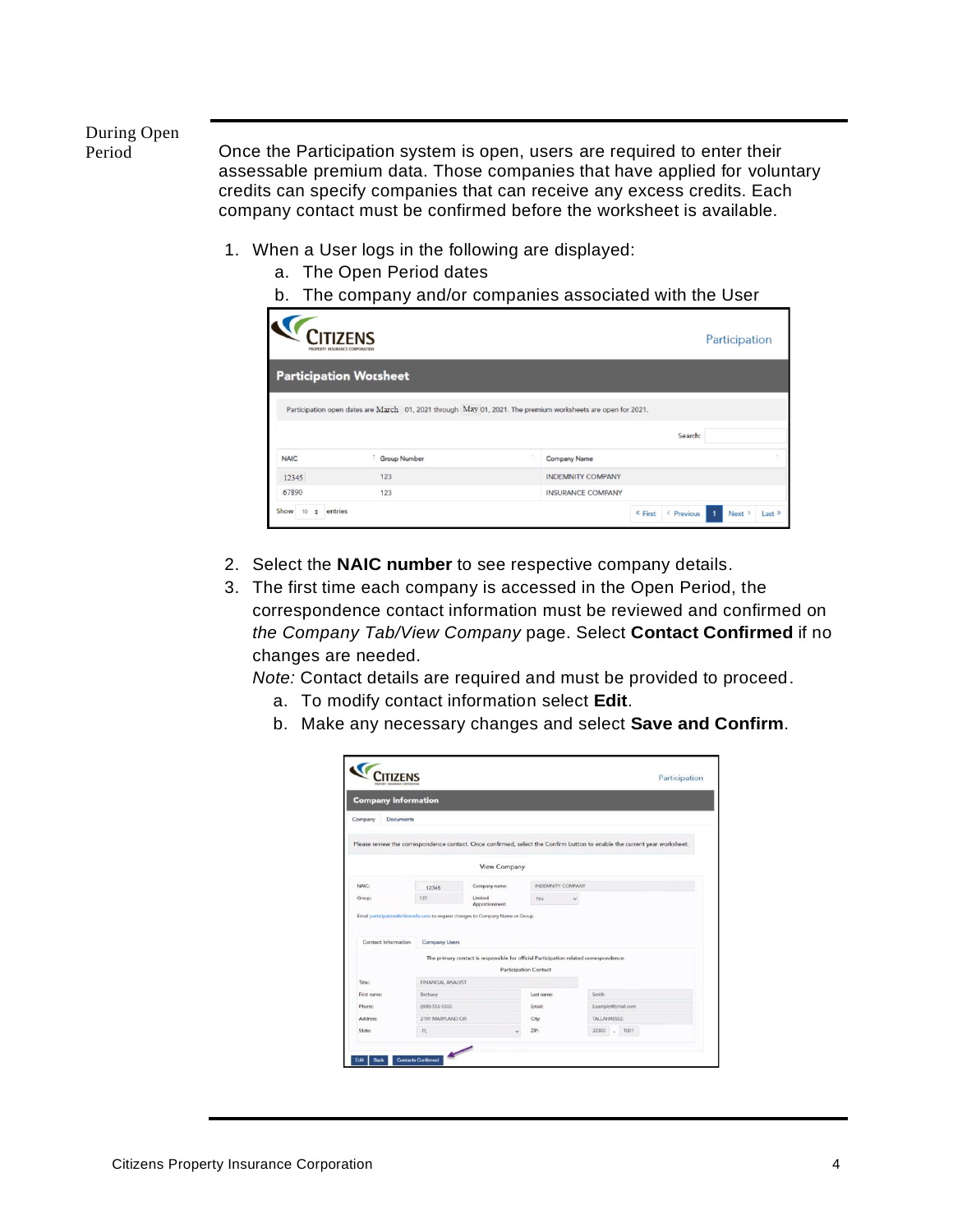- 4. The *Premium Worksheet* is available for entry after the contact is confirmed.
- 5. Enter Premium and Dividends and select **Save Worksheet**.

|              | CITIZENS                                                                                              |                         |                            |                 |  |  |  |  |
|--------------|-------------------------------------------------------------------------------------------------------|-------------------------|----------------------------|-----------------|--|--|--|--|
|              | <b>Participation Worksheet</b>                                                                        |                         |                            |                 |  |  |  |  |
|              | Premium Worksheet<br><b>Transfer Credits</b><br>Company                                               | Documents               |                            |                 |  |  |  |  |
|              |                                                                                                       |                         |                            |                 |  |  |  |  |
|              | 2021 Participation Ratio Premium Worksheet                                                            |                         |                            |                 |  |  |  |  |
|              | Participation open dates are September 1, 2021, through November 1, 2021                              |                         |                            |                 |  |  |  |  |
|              | DH.<br>NAIC:<br>Company Name:<br>INDOMETY COMPANY                                                     |                         |                            |                 |  |  |  |  |
| <b>Great</b> | Lines of Business                                                                                     | Direct Premiums Written | Dividends Paid or Credited |                 |  |  |  |  |
| 1.B          | Fire                                                                                                  | 60                      | \$0                        | 10              |  |  |  |  |
| 21           | Allied Lines                                                                                          | tà                      | \$0                        | 50              |  |  |  |  |
| 22           | Multi-Paril Crop (DICLI/DE Federal Crop Premiums)                                                     | 50                      | 50                         | 50              |  |  |  |  |
| 2.8          | Private crops                                                                                         | to                      | to.                        | 50              |  |  |  |  |
| 25           | Prium food                                                                                            | 90                      | 50                         | 50              |  |  |  |  |
| 38           | Famoways Multi-Part                                                                                   | \$0                     | \$b                        | \$3             |  |  |  |  |
| 40           | Homeowners Multi-Parti                                                                                | 50                      | 50                         | 50              |  |  |  |  |
| 5.s          | Commercial Multi-Port (non-fiability portion)                                                         | \$0                     | \$0                        | to:             |  |  |  |  |
| 5.2          | Commercial Multi-Paril (fability portion)                                                             | 50                      | 50                         | 50              |  |  |  |  |
| 48           | Mortgage Guaranty                                                                                     | 90                      | \$0                        | 50              |  |  |  |  |
| 88           | Ossen Marine                                                                                          | 50                      | 50                         | 50              |  |  |  |  |
| w            | <b>Inland Marine</b>                                                                                  | \$0                     | \$0                        | 50              |  |  |  |  |
| 10.0         | Financial Counterty                                                                                   | 90                      | 50                         | 50              |  |  |  |  |
| 12.0         | Enthquis                                                                                              | 50                      | \$0                        | 50              |  |  |  |  |
| 17.1         | Offer Liddley - Occurrence                                                                            | to                      | $\frac{1}{2}$              | 10              |  |  |  |  |
| 17.2         | Other Liability - Claims-made                                                                         | 90                      | 50                         | 50              |  |  |  |  |
| 18.0         | <b>Products Liability</b>                                                                             | \$0                     | \$0                        | so.             |  |  |  |  |
| 19.1         | Private Passenger Auto No-Feah (PP)                                                                   | 50                      | 50                         | $50\,$          |  |  |  |  |
| 19.2         | Other Private Passenger Auto Liability                                                                | \$ö                     | $\overline{10}$            | \$D             |  |  |  |  |
| 19.3         | Commercial Auto No-Fault (PIP)                                                                        | \$0                     | \$0                        | $50\,$          |  |  |  |  |
| 19.4         | Other Commercial Auto Liability                                                                       | 90                      | $\overline{10}$            | \$0             |  |  |  |  |
| 39.9         | Private Passenger Auto Physical Damage                                                                | tà                      | tó.                        | 50              |  |  |  |  |
| 28.2         | Commercial Auto Physical Dumage                                                                       | $^{40}$                 | \$0                        | 10              |  |  |  |  |
| 22.0         | Aircraft (all partia)                                                                                 | \$0                     | $\overline{10}$            |                 |  |  |  |  |
| 23.0         | Robiny                                                                                                | 50                      | 50                         | $10\,$<br>50    |  |  |  |  |
| 36.0         | Surunu                                                                                                | th.                     | to.                        |                 |  |  |  |  |
| 36.01        |                                                                                                       | 50                      | <b>SO</b>                  | \$0<br>40       |  |  |  |  |
| 27.0         | Burglay and Theft<br><b>Boiler and Machinery</b>                                                      |                         |                            |                 |  |  |  |  |
| 39.0         | Credit                                                                                                | to                      | $\overline{1}$             | 10 <sub>1</sub> |  |  |  |  |
|              |                                                                                                       | 50                      | <b>SO</b>                  | 52              |  |  |  |  |
| 30.0         | <b>Bland and a</b>                                                                                    | 90                      | 50                         | 50              |  |  |  |  |
| 34.0<br>m    | Aggregate Wilto Ins for Other Lines of Business<br><b>Total Gross Direct Premiums Written</b>         | 50                      | so                         | to.             |  |  |  |  |
|              |                                                                                                       | \$0                     | \$0                        | \$0             |  |  |  |  |
| At           | Other Assessment Credits (not including Voluntary Credits)<br>Statutory Cradit Promium - New Writings |                         |                            | \$0             |  |  |  |  |
| A2           | Statutory Credit Promium - Increased Coverage                                                         |                         |                            |                 |  |  |  |  |
| A3           | Statutory Cradit Pramium - Take Out                                                                   |                         |                            | 50              |  |  |  |  |
| T2           | Total Other Assessment Credits                                                                        | <b>A1 through A3</b>    |                            | 10              |  |  |  |  |
| T)           |                                                                                                       |                         |                            | \$0             |  |  |  |  |
|              | Net Premiums before Voluntary Credits (if applicable)                                                 | T1 les 12               |                            | 90              |  |  |  |  |

- 6. Companies that have applied for Voluntary Credits, see the *Transfer Credits* section below.
- 7. Select the **Participation** link to return to the main page.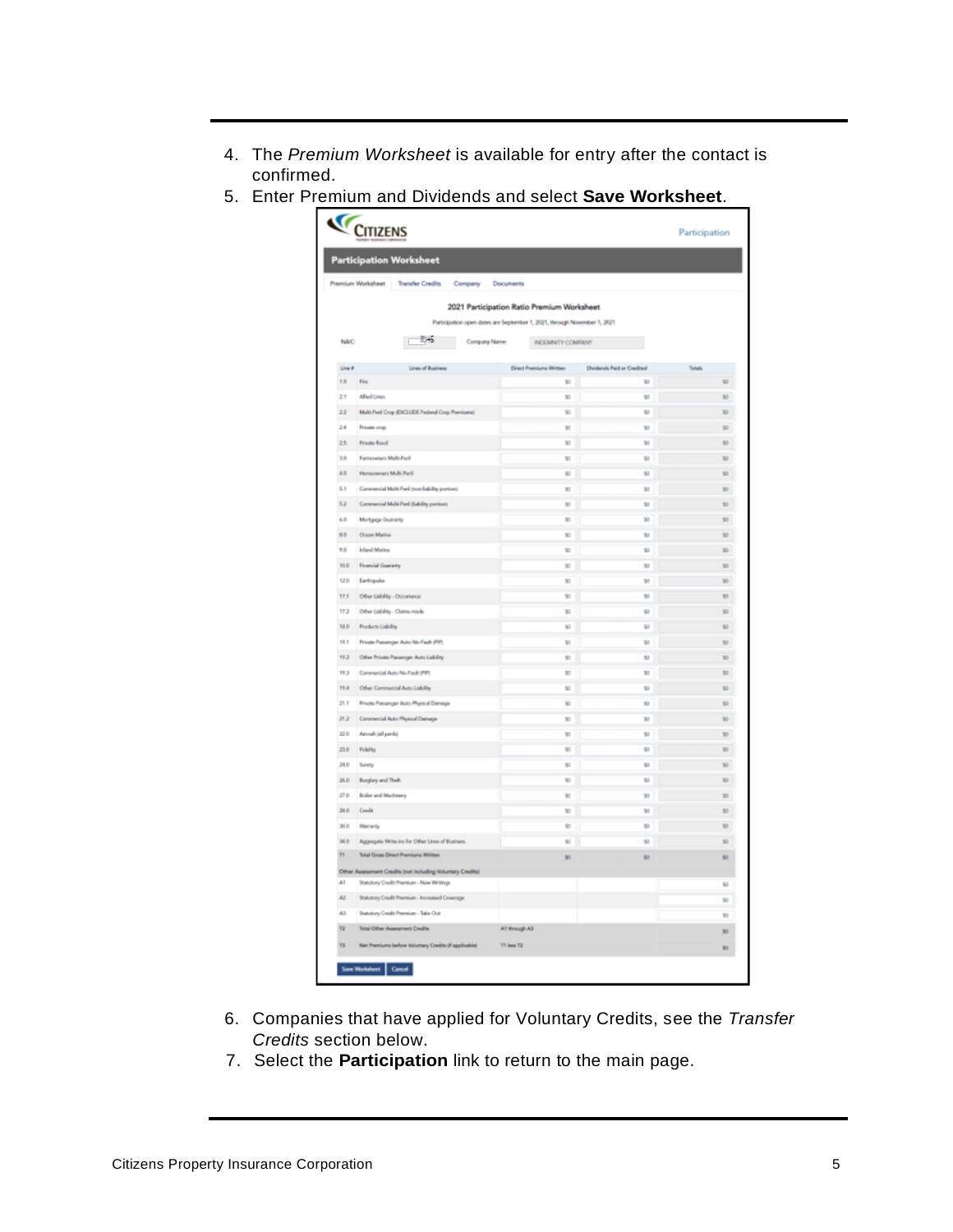## <span id="page-5-0"></span>Closed Period Once the Participation system is closed for premium entry, users can view their premium data and documents. The premium worksheets and/or transfer credit information cannot be edited.

- <span id="page-5-1"></span>1. When the user logs in, a message is displayed that the system is closed.
- 2. Select the **NAIC number** to view respective company related information.
- 3. Company information can be edited.

| <b>Company Information</b> |                          |                                                                                                                |            |              |                                   |
|----------------------------|--------------------------|----------------------------------------------------------------------------------------------------------------|------------|--------------|-----------------------------------|
| Premium Worksheet          | <b>Transfer Credits</b>  | Corppany<br>Documents<br>l Tîh<br>View Company                                                                 |            |              |                                   |
| NAIC:                      | Company name:<br>10064   |                                                                                                                |            |              | Citizens Property Insurance Corp. |
| Group!                     | Limited                  |                                                                                                                | No         | $\checkmark$ |                                   |
| Contact Information        | Company Users            | Apportionment:<br>Email porticipation@clicsruffs.com to request changes to Company Name or Group.              |            |              |                                   |
|                            |                          | The primary contact is responsible for official Participation related correspondence.<br>Participation Contact |            |              |                                   |
| Tide:                      | <b>FINANCIAL ANALYST</b> |                                                                                                                |            |              |                                   |
| First name:                | <b>Beth</b>              |                                                                                                                | Last name: |              | Gallups                           |
| Phone:                     | 850-555-1234             |                                                                                                                | Email:     |              | participation@citizensfla.com     |
| Address:                   | 2101 Maryland Circle     |                                                                                                                | City:      |              | Tallahassee                       |

4. Select the **Documents** tab to view the *Notice of Rights and Statement* (available in PDF format). Documents will be available once the annual statements are printed and mailed.

| PROPERTY INSURANCE CORPORATION |                         |                    |                                                               |                                         | Participation    |
|--------------------------------|-------------------------|--------------------|---------------------------------------------------------------|-----------------------------------------|------------------|
| <b>Documents</b>               |                         |                    |                                                               |                                         |                  |
| <b>Premium Worksheet</b>       | <b>Transfer Credits</b> |                    | <b>Documents</b><br>Company<br>ليرا                           |                                         |                  |
| NAIC:                          | 10064                   |                    | Company name:                                                 | Citizens Property Insurance Corp.       |                  |
|                                |                         |                    |                                                               | Search:                                 |                  |
| <b>Document Date</b>           |                         | Document File Name |                                                               |                                         |                  |
| 09/14/2021                     |                         |                    | Statement and Notice of Rights 09-14-2021 02-24-54-000631.pdf |                                         |                  |
| Show<br>$10 \div$ entries      |                         |                    | lm                                                            | < Previous<br>« First<br>$\overline{1}$ | Next ><br>Last » |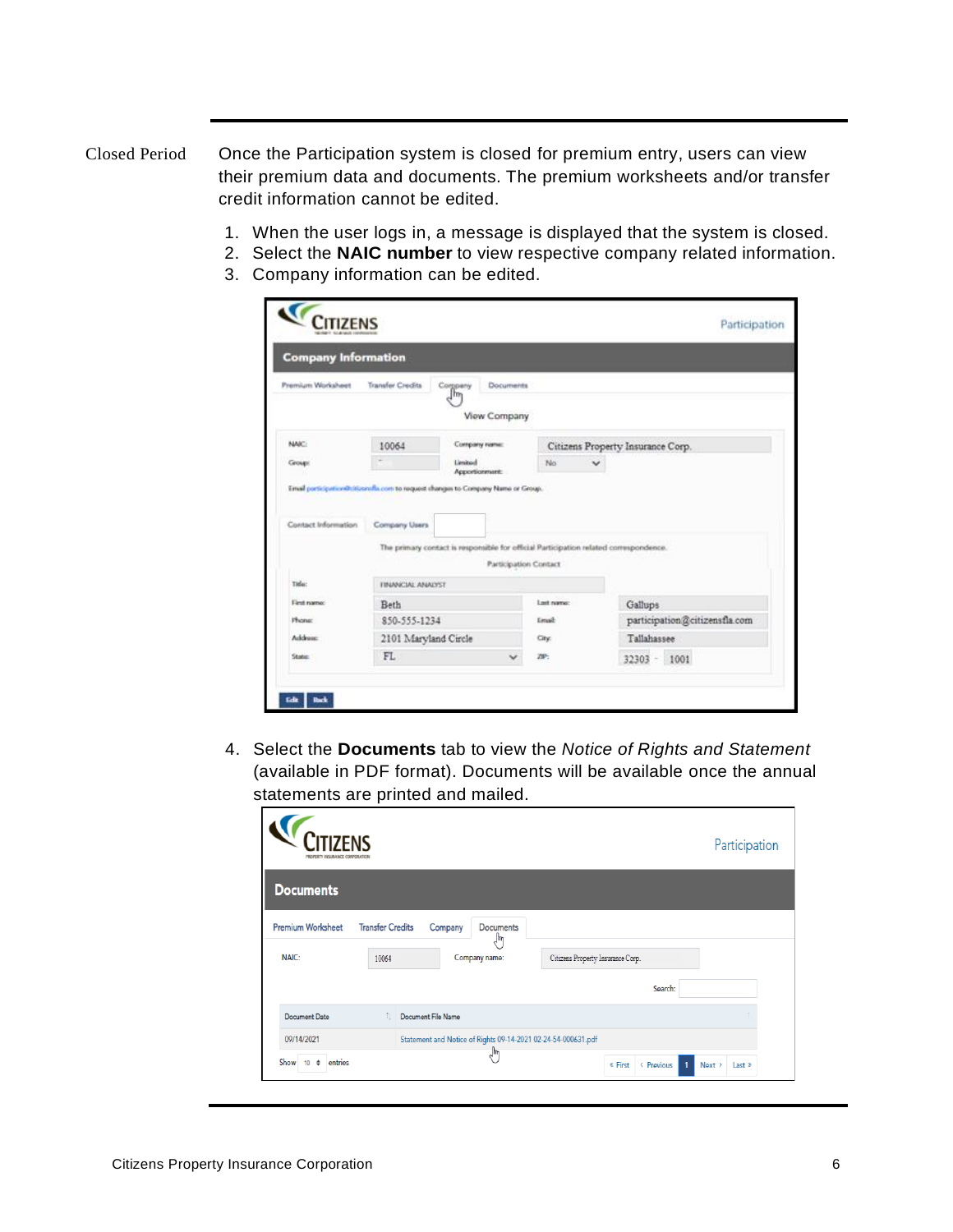<span id="page-6-0"></span>Transfer **Credits** 

<span id="page-6-1"></span>The *Transfer Credits* tab is available for companies that have applied for Voluntary Credits. The transferring insurer specifies the order the companies are to receive any excess credits.

- 1. Select **NAIC number** to view company details.
- 2. Select the **Transfer Credits** tab.
- 3. Search by **NAIC number** or **Company Name**.
- 4. Select **Add**. Repeat process until all companies have been specified.
- 5. To specify the order of a company in the list, select the company and then select **Move Up** or **Move Down**.

| Please select at least one company for Voluntary Credit.                                     | <b>Transfer Credits</b> | Company<br>Documents                  |                                    |                  |
|----------------------------------------------------------------------------------------------|-------------------------|---------------------------------------|------------------------------------|------------------|
|                                                                                              |                         |                                       |                                    |                  |
| <b>NAIC:</b>                                                                                 | 10064                   | Company name:                         | CITIZENS PROPERTY INSURANCE CORPOR |                  |
|                                                                                              |                         |                                       |                                    |                  |
| Participation Year:                                                                          | 2021                    |                                       |                                    |                  |
| <b>NAIC/Name:</b><br>Excess credits will be transferred to the companies in the order below: |                         | 45678   APPROVAL COMPANY<br>ь         |                                    |                  |
| Order                                                                                        | <b>NAIC</b>             | Company Name                          |                                    | Move Up          |
|                                                                                              | 12345<br>65656          | NEW COMPANY TEST<br><b>Jules Test</b> |                                    |                  |
|                                                                                              |                         |                                       |                                    | <b>Move Down</b> |
|                                                                                              |                         |                                       |                                    | Remove           |

6. Select **Save** when done.

Each company has one Primary User. The Primary User can view all users associated to a company and can add users to the company.

- 1. Select **NAIC number** to view company details
- 2. Select the **Company** tab.
- Add Users
- 3. Within the Company tab, select the **Company Users** tab
- 4. All users associated to the Company are displayed.
- 5. To add a user to the company, select **Add User**.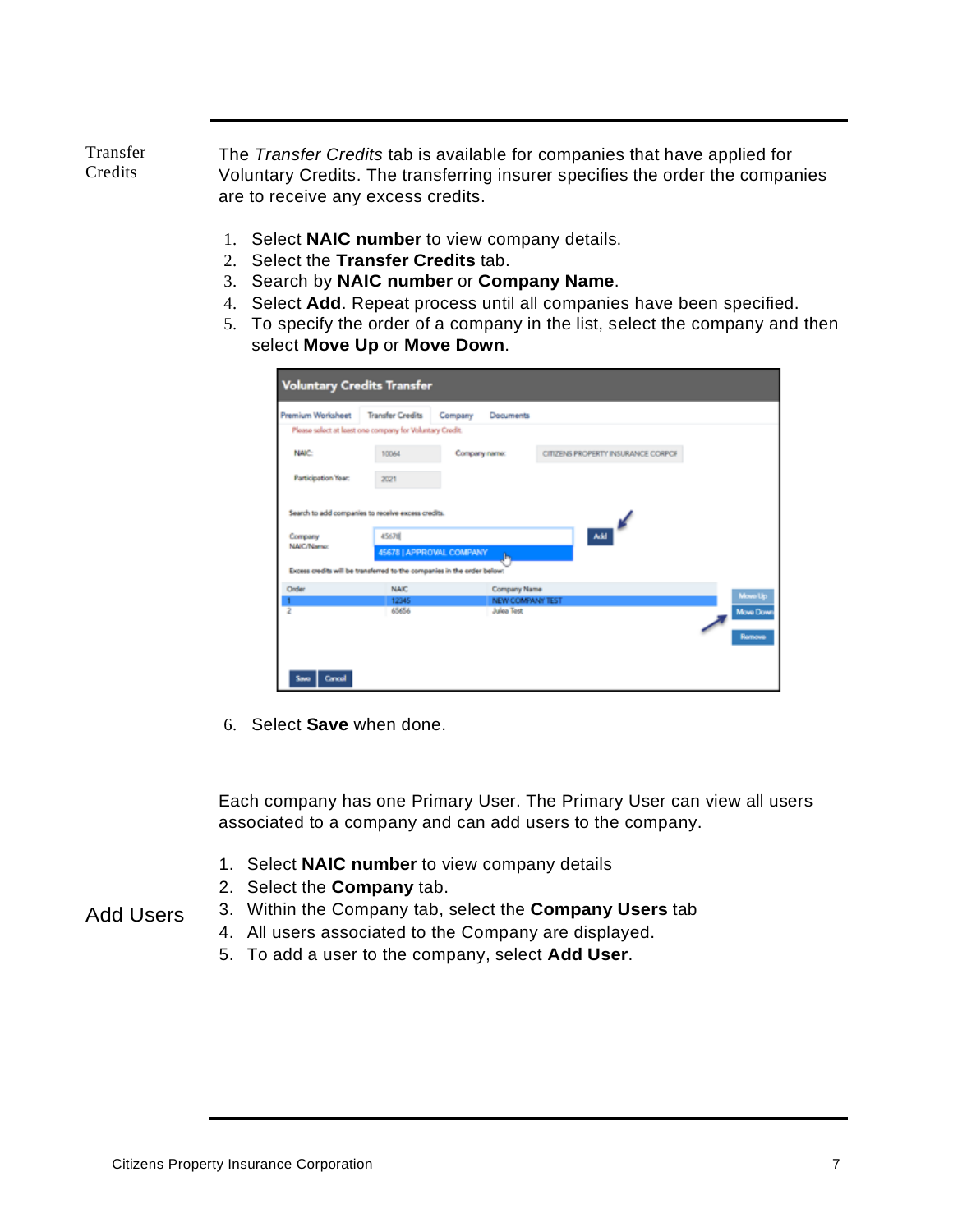| <b>Company Information</b>                                                                              |               |                           |                   |                   |                           |  |
|---------------------------------------------------------------------------------------------------------|---------------|---------------------------|-------------------|-------------------|---------------------------|--|
| Premium Worksheet                                                                                       | Company       | Documents                 |                   |                   |                           |  |
|                                                                                                         |               |                           | View Company      |                   |                           |  |
| NAIC:                                                                                                   | 67890         | Company name:             |                   | INSURANCE COMPANY |                           |  |
| Group:                                                                                                  | 123           | Limited<br>Apportionment: | No.               | $\checkmark$      |                           |  |
| Email participation@citizensfla.com to request changes to Company Name or Group.<br>Contact Information | Company Users |                           |                   |                   |                           |  |
| Add User                                                                                                |               |                           |                   |                   |                           |  |
|                                                                                                         |               | First Name                | Last Name         |                   | Email                     |  |
| Login Name                                                                                              |               | <b>GINA</b>               | BUTMINAITE-MANSHA |                   | <b>GBUTS@ALLSTATE.COM</b> |  |

6. Complete all user fields.

| PROPERTY INSURANCE CORPORATI |                |                          | Participation |                       |  |
|------------------------------|----------------|--------------------------|---------------|-----------------------|--|
| <b>Company Information</b>   |                |                          |               |                       |  |
| <b>Premium Worksheet</b>     | Company        | <b>Documents</b>         |               |                       |  |
| <b>Request User Access</b>   |                |                          |               |                       |  |
| First name:                  | John           |                          |               |                       |  |
| Last name:                   | Doe            |                          |               |                       |  |
| Email:                       | John@emal.com  |                          |               |                       |  |
| Verify email:                | John@emal.com  |                          |               |                       |  |
| Phone number:                | (888) 555-5555 |                          |               |                       |  |
| Companies                    |                |                          |               |                       |  |
| Add<br>$\frac{1}{2}$         |                |                          |               |                       |  |
| <b>NAIC</b>                  | Group          | <b>Company Name</b>      |               | <b>Company Status</b> |  |
| 67890                        | 123            | <b>INSURANCE COMPANY</b> |               | Active                |  |
| <b>Submit</b><br>Cancel      |                |                          |               |                       |  |